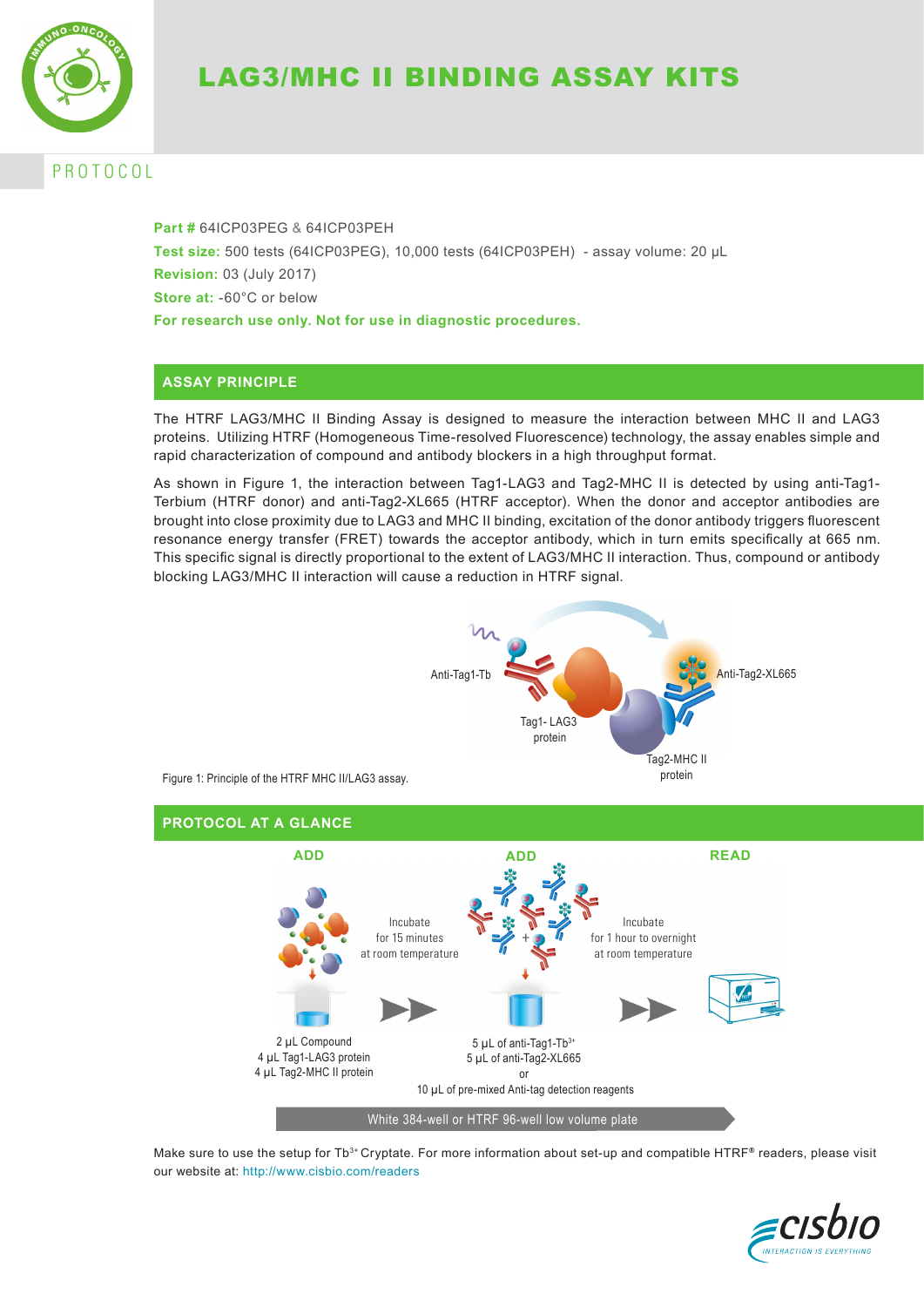| <b>KIT COMPONENTS</b>      | <b>500 TESTS</b><br>CAT#64ICP03PEG                             | <b>10,000 TESTS</b><br><b>CAT # 64ICP03PEH</b>                 |  |  |
|----------------------------|----------------------------------------------------------------|----------------------------------------------------------------|--|--|
| Tag1-LAG3*<br>MW: 45.5 kDa | 1 vial<br>Frozen<br>see concentration and volume on vial label | 1 vial<br>Frozen<br>see concentration and volume on vial label |  |  |
| Tag2-MHC II*<br>MW: 48 kDa | 1 vial<br>Frozen<br>see concentration and volume on vial label | 1 vial<br>Frozen<br>see concentration and volume on vial label |  |  |
| Anti-Tag1-Tb3+             | 1 vial<br>$25 \mu L$<br>100X<br>Frozen                         | 1 vial<br>$0.5$ mL<br>100 X<br>Frozen                          |  |  |
| Anti-Tag2-XL665            | 1 vial<br>$25 \mu L$<br>100X<br>Frozen                         | 1 vial<br>0.5mL<br>100X<br>Frozen                              |  |  |
| <b>Diluent</b>             | 1 vial<br>20 mL<br>Cat# 62DLBDDD<br>ready-to-use               | 1 vial<br>200 mL<br>Cat# 62DLBDDF<br>ready-to-use              |  |  |
| <b>Detection Buffer</b>    | 1 vial<br>$10$ mL<br>Cat# 62DB2FDG (130 mL)<br>ready-to-use    | 1 vial<br>130 mL<br>Cat# 62DB2FDG (130 mL)<br>ready-to-use     |  |  |

\* The amounts of Tag1-LAG3 and Tag2-MHC II provided are sufficient for the validated amounts of tagged proteins suitable for compound inhibition study: 10 nM of LAG3 and 20 nM of MHC II in 20 µL final assay volume.

For reading, an HTRF®-Certified Reader is needed.

For HTRF microplate recommendations, please visit http://www.cisbio.com/microplate-recommendations For a list of HTRF-compatible readers and setup recommendations, please visit http://www.cisbio.com/readers

### **STORAGE AND STABILITY**



Store the kit at -60°C or below. Under appropriate storage conditions, reagents are stable until the expiry date indicated on the label.



Once thawed, tagged LAG3 & MHC II stock solution may be frozen, and can be thawed only once. Once thawed (or reconstituted), anti-Tag solutions can be frozen once. To avoid freeze/thaw cycles, it is recommended to dispense remaining stock solutions into disposable plastic vials for storage at -60°C or below.

Thawed diluent and detection buffer can be stored at 2-8°C on your premises.

### **REAGENT PREPARATION**

#### **BEFORE YOU BEGIN:**

- It is very important to prepare reagents in the specified buffers. The use of an incorrect diluent may affect reagent stability and assay results.
- Thaw the frozen reagents at room temperature.
- Before use, allow all reagents to warm up to room temperature then homogeneize buffer and diluent. It is recommended to filter buffers before use.
- The tagged protein solutions must be prepared in individual vials DO NOT premix tagged solutions prior to dispensing.
- The anti-Tag solutions must be prepared in individual vials and can be premix prior to dispensing.
- Compounds may be prepared in diluent. We recommend keeping DMSO below 0.5% during the assay (20 µL final volume).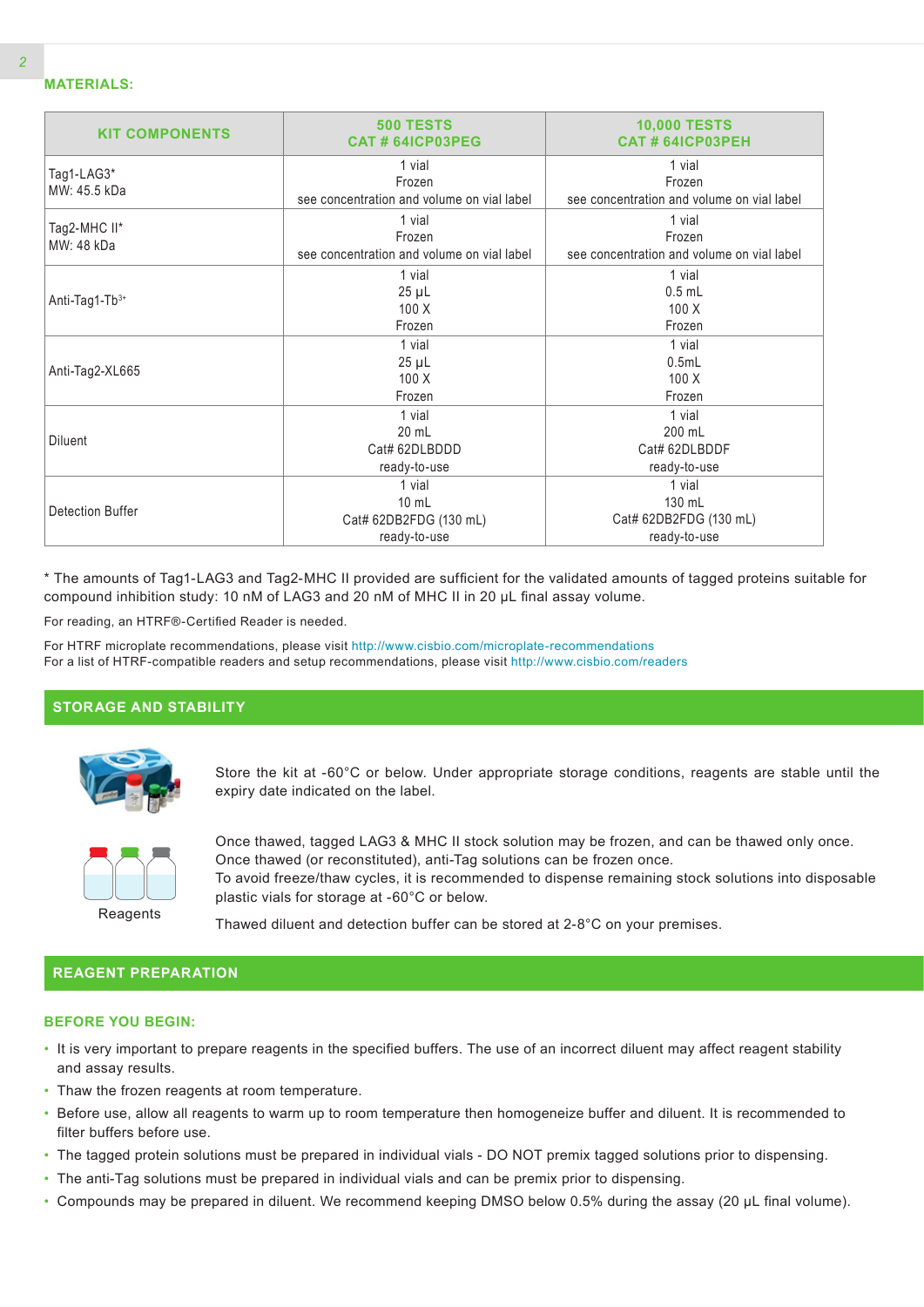### **TO PREPARE WORKING SOLUTIONS:**

Take care to prepare stock and working solutions according to the directions for the kit size you have purchased.

| <b>500 TESTS</b>                                                                                                                                                                                                                                                              | <b>10,000 TESTS</b>                                                                                                                                                                            |  |  |  |
|-------------------------------------------------------------------------------------------------------------------------------------------------------------------------------------------------------------------------------------------------------------------------------|------------------------------------------------------------------------------------------------------------------------------------------------------------------------------------------------|--|--|--|
| Tag1-LAG3 protein<br>Concentration and volume are indicated on the vial label                                                                                                                                                                                                 |                                                                                                                                                                                                |  |  |  |
| Thaw the Tag1-LAG3 protein* solution.<br>Prepare working solutions in diluent which have 5X the required final concentration for binding assay*.<br>e.g. Prepare a 50 nM Tag1-LAG3 working solution for a final concentration of 10 nM Tag1-LAG3 (20 µL final volume).        |                                                                                                                                                                                                |  |  |  |
| Tag2-MHC II protein<br>Concentration and volume are indicated on the vial label                                                                                                                                                                                               |                                                                                                                                                                                                |  |  |  |
| Thaw the Tag2-MHC II protein* solution.<br>Prepare working solutions in diluent which have 5X the required final concentration for binding assay*.<br>e.g. Prepare a 100 nM Tag2-MHC II working solution for a final concentration of 20 nM Tag2-MHC II (20 µL final volume). |                                                                                                                                                                                                |  |  |  |
|                                                                                                                                                                                                                                                                               | Anti-Tag1-Tb                                                                                                                                                                                   |  |  |  |
| Thaw the anti-Tag1-Tb3+ solution.<br>This 100 X stock solution can be frozen and stored at -60°C or below.<br>Dilute 100-fold the 100 X anti-Tag1-Tb <sup>3+</sup> stock solution with detection buffer.                                                                      |                                                                                                                                                                                                |  |  |  |
| e.g. 25 $\mu$ L of thawed anti-Tag1-Tb <sup>3+</sup> stock solution + 2475 $\mu$ L of detection<br>buffer.                                                                                                                                                                    | e.g. 0.5 mL of thawed anti-Tag1-Tb <sup>3+</sup> stock solution $+49.5$ mL of detection<br>buffer.                                                                                             |  |  |  |
| Anti-Tag2-XL665                                                                                                                                                                                                                                                               |                                                                                                                                                                                                |  |  |  |
|                                                                                                                                                                                                                                                                               | Thaw the anti-Tag2-XL665 solution.<br>This 100 X stock solution can be frozen and stored at -60°C or below.<br>Dilute 100-fold the 100 X anti-Tag2-XL665 stock solution with detection buffer. |  |  |  |
| e.g. 25 $\mu$ L of thawed anti-Tag2-XL665 stock solution + 2475 $\mu$ L of<br>detection buffer.                                                                                                                                                                               | e.g. 0.5 mL of reconstituted anti-Tag2-XL665 stock solution + 49.5 mL of<br>detection buffer.                                                                                                  |  |  |  |
|                                                                                                                                                                                                                                                                               |                                                                                                                                                                                                |  |  |  |

\*Titration of Tag1-LAG3 or Tag2-MHC II can be performed if necessary.

# **ASSAY PROTOCOL**

| $\blacktriangleright$<br>Step |             | <b>Dispense</b><br>2 µL of compound/antibody or diluent<br>4 µL of Tag1-LAG3 protein<br>4 µL of Tag2-MHC II protein. |
|-------------------------------|-------------|----------------------------------------------------------------------------------------------------------------------|
|                               |             |                                                                                                                      |
| $\mathbf{\Omega}$<br>Step     | $(\cdot)$ \ | Incubate for 15 minutes at room temperature.                                                                         |
| $\boldsymbol{\omega}$<br>Step |             | <b>Dispense</b><br>10 µL of pre-mixed anti-Tag1-Tb3+ and anti-Tag2-XL665.                                            |
| $\blacktriangleleft$<br>Step  | $(\cdot)$ . | Seal the plate and incubate for 1 hour to overnight at room temperature.                                             |
| 5<br>Step                     |             | Remove the plate sealer and read on an HTRF® compatible reader.                                                      |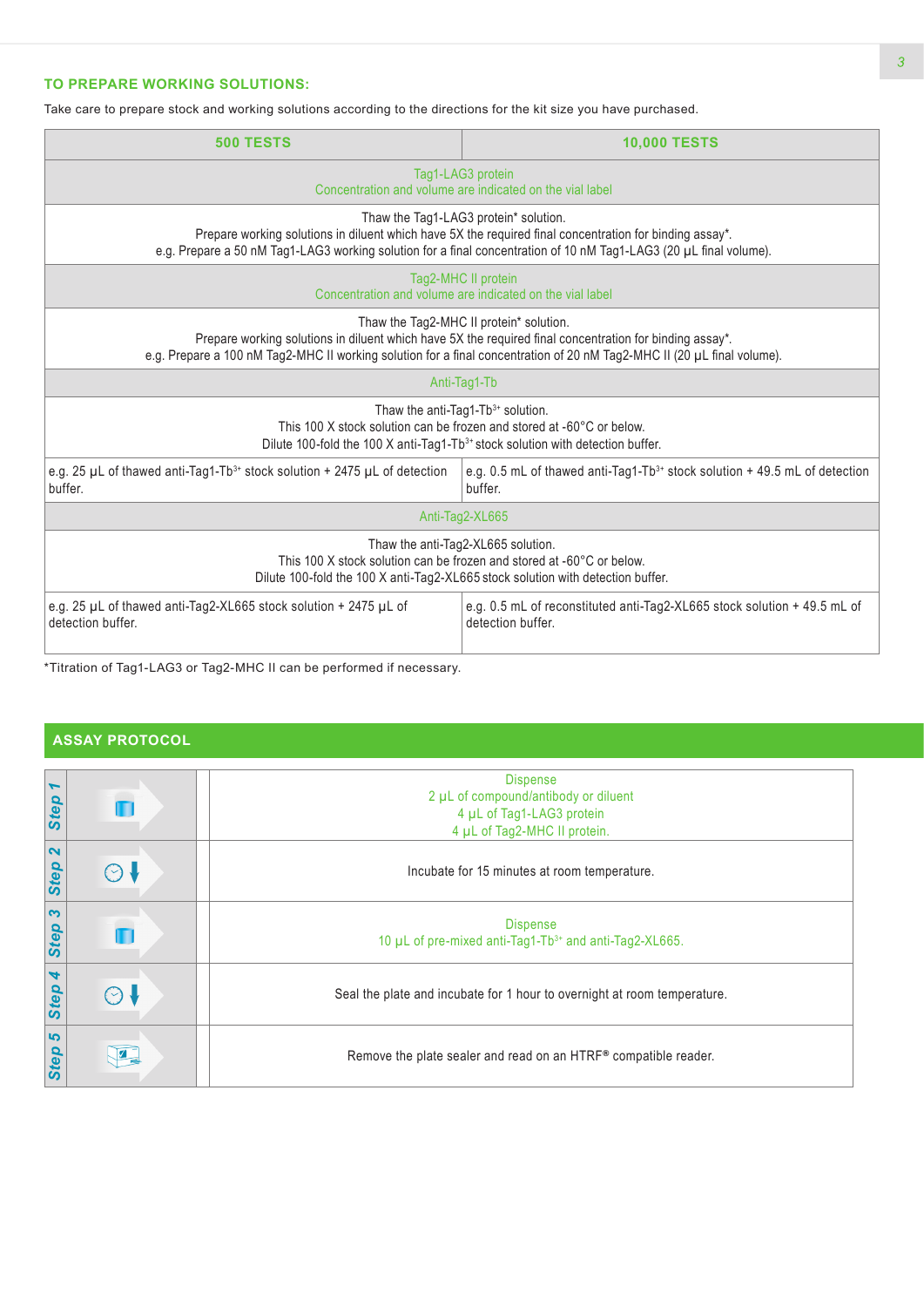# **STANDARD PROTOCOL FOR INHIBITORY ASSAY IN 20 µL FINAL VOLUME**

|                  | Inhibitor | Tag1-LAG3 | Tag2-MHC II | Anti-Tag1-<br>Cryptate | Anti-Tag2-<br>XL665 | <b>Diluent</b> | Detection buffer |
|------------------|-----------|-----------|-------------|------------------------|---------------------|----------------|------------------|
| Sample           | $2 \mu L$ | $4 \mu L$ | $4 \mu L$   | 5 <sub>µ</sub>         | $5 \mu L$           |                |                  |
| Positive control |           | $4 \mu L$ | $4 \mu L$   | 5 <sub>µ</sub>         | 5 <sub>µ</sub>      | 2 <sub>µ</sub> |                  |
| Negative control |           |           | $4 \mu L$   | 5 <sub>µ</sub>         | 5 <sub>µ</sub>      | $6 \mu L$      |                  |
| Cryptate control |           |           |             | $5 \mu$                |                     | $10 \mu L$     | $5\mu$ L         |
| Buffer control   |           |           |             |                        |                     | $10 \mu L$     | $10 \mu L$       |

### **EXAMPLE OF PLATE MAP**

|              | 1                                                                                                          | $\overline{2}$ | 3              | 4                                                                                                   | 5              | $6\phantom{a}$ |
|--------------|------------------------------------------------------------------------------------------------------------|----------------|----------------|-----------------------------------------------------------------------------------------------------|----------------|----------------|
| A            | Buffer control:<br>10 µL diluent<br>10 µL detection buffer                                                 | Repeat Well A1 | Repeat Well A1 | Compound:<br>2 µL compound<br>4 µL Tag1-LAG3<br>4 µL Tag2-MHC II<br>10 µL pre-mix anti-Tag reagents | Repeat Well A4 | Repeat Well A4 |
| B            | Cryptate control:<br>10 µL diluent<br>5 µL detection buffer<br>5 µL anti-Tag1-Tb                           | Repeat Well B1 | Repeat Well B1 | Compound:<br>2 µL compound<br>4 µL Tag1-LAG3<br>4 µL Tag2-MHC II<br>10 µL pre-mix anti-Tag reagents | Repeat Well B4 | Repeat Well B4 |
| $\mathbf{C}$ | Negative control:<br>6 µL diluent<br>4 µL Tag2-MHC II<br>10 µL pre-mix anti-Tag reagents                   | Repeat Well C1 | Repeat Well C1 | Compound:<br>2 µL compound<br>4 µL Tag1-LAG3<br>4 µL Tag2-MHC II<br>10 µL pre-mix anti-Tag reagents | Repeat Well C4 | Repeat Well C4 |
| D            | Positive control:<br>2 µL diluent<br>4 µL Tag1-LAG3<br>4 µL Tag2-MHC II<br>10 µL pre-mix anti-Tag reagents | Repeat Well D1 | Repeat Well D1 | Compound:<br>2 µL compound<br>4 µL Tag1-LAG3<br>4 µL Tag2-MHC II<br>10 µL pre-mix anti-Tag reagents | Repeat Well D4 | Repeat Well D4 |
| Е.           | Compound 1:<br>2 µL compound 1<br>4 µL Tag1-LAG3<br>4 µL Tag2-MHC II<br>10 µL pre-mix anti-Tag reagents    | Repeat Well E1 | Repeat Well E1 | Compound:                                                                                           | Repeat Well E4 | Repeat Well E4 |
| F            | Compound 2:<br>2 µL compound 2<br>4 µL Tag1-LAG3<br>4 µL Tag2-MHC II<br>10 µL pre-mix anti-Tag reagents    | Repeat Well F1 | Repeat Well F1 | Compound:                                                                                           | Repeat Well F4 | Repeat Well F4 |
| G            | Compound:<br>2 µL compound<br>4 µL Tag1-LAG3<br>4 µL Tag2-MHC II<br>10 µL pre-mix anti-Tag reagents        | Repeat Well G1 | Repeat Well G1 | Compound:                                                                                           | Repeat Well G4 | Repeat Well G4 |
| н            | Compound:<br>2 µL compound<br>4 µL Tag1-LAG3<br>4 µL Tag2-MHC II<br>10 µL pre-mix anti-Tag reagents        | Repeat Well H1 | Repeat Well H1 |                                                                                                     |                |                |